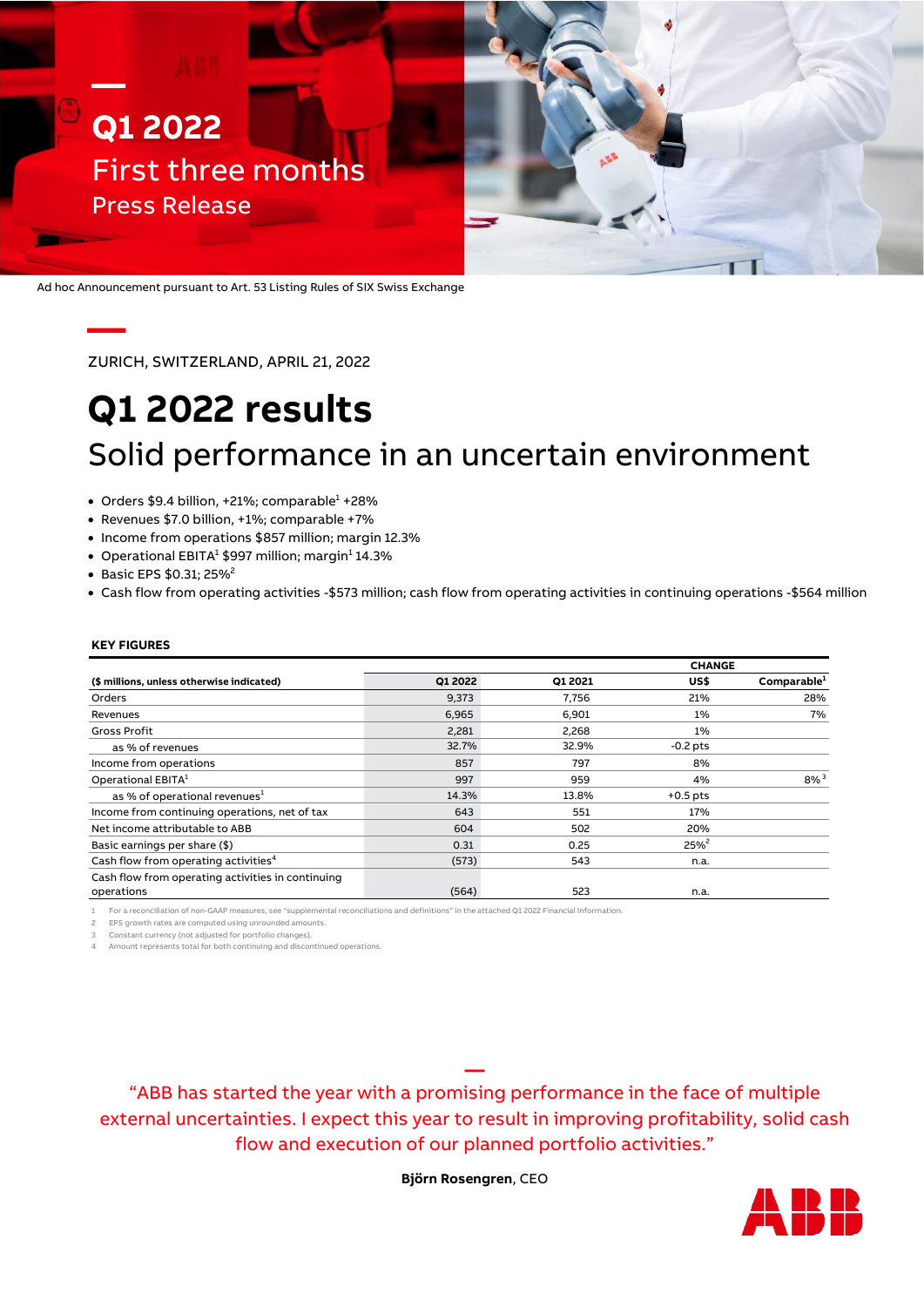## **CEO summary**

In the first quarter, we witnessed the start of the war in Ukraine – a human tragedy – and consequently one of our key priorities was to ensure the safety and wellbeing of our people. In an effort to support the people of Ukraine, we have made a significant donation to the International Committee of the Red Cross. Prior to suspending the intake of any new orders in Russia it represented only 1-2% of ABB revenues.

Customer activity was strong throughout the quarter, resulting in the very high order growth of 21% year-on-year (28% comparable). Most major customer segments and regions developed favorably and three out of four business areas reported high double-digit growth. Notably, the high order intake was driven by high general customer activity and not by large orders, and includes a de-booking of approximately \$190 million in Process Automation.

We saw an increase in revenues which improved by 1% (7% comparable), supported by a positive development in all business areas except for Robotics & Discrete Automation, which was hampered by component shortages. The order backlog increased to \$18.9 billion at the end of the period, up by 28% year-on-year (32% comparable). The zero-Covid strategy in China had no material impact on our ability to fulfill customer deliveries in the first quarter. That said, we are monitoring the situation and although difficult to quantify, we do not rule out somewhat of an adverse nearterm impact on operations due to the local lock-downs.

In total, we achieved an Operational EBITA margin of 14.3%. Due to the support from higher volumes and successful pricing activities we managed to offset the adverse impacts from cost inflation, primarily related to raw materials, certain components, logistics and tight labor markets. In addition, the result was supported by low costs in Corporate & Other. As a reminder, last year's Operational EBITA margin of 13.8%, was positively impacted by 30 basis points from the recently divested Mechanical Power Transmission business. Looking at the underlying operations, I am pleased that we were able to slightly improve the Operational EBITA margin in the current environment of inflation and strained value chain. This reflects that our hard work towards increased accountability, transparency and speed is yielding results.

Cash flow from operating activities, amounted to -\$573 million. As expected, it declined compared with last year, but the drop was sharper than anticipated due primarily to a higher-than-expected build-up of net working capital, to support deliveries from the order backlog. Cash delivery will clearly be in focus going forward and I expect a solid full-year cash flow.

We made overall good progress towards our 2030 sustainability goals in 2021, as publicized in our Sustainability Report in March. As an example, we reduced our own CO2e emissions by 39%, from the 2019 baseline. Additionally, our products, services and solutions sold last year will enable our customers to reduce their CO2e emissions by 11.5 megatons after the first year, which is a good start towards our target of more than 100 megatons by 2030.

We made progress with the portfolio activities. We plan for an exit of the Turbocharging business, although the geopolitical uncertainties caused us to delay the final decision on a spin-off or sale to the second quarter. Preparing for the separation, we launched the new company name and brand – Accelleron. For the E-mobility business, our plan for a separate listing during the second quarter remains intact, assuming constructive market conditions.

I look forward to the impacts of the leadership exchange in Electrification and Motion. I have great confidence in both Tarak and Morten and expect them to continue to improve operational performance for both growth and profitability. The change was effective as of April 1.

Finally, I am pleased we announced a continuation of share buybacks of up to \$3 billion, including the fulfillment of the promise to return the remaining \$1.2 billion of proceeds related to the divestment of Power Grids. This new buyback program was launched on April 1.



**Björn Rosengren** CEO

## **Outlook**

In the **second quarter of 2022**, ABB anticipates the underlying market activity to remain broadly similar compared with the prior quarter. Revenues in the second quarter tend to be sequentially stronger in absolute terms, supporting a slight sequential margin increase, assuming no escalation of lock-downs in China.

**In full-year 2022**, we expect a steady margin improvement towards the 2023 target of at least 15%, supported by increased efficiency as we fully incorporate the decentralized operating model and performance culture in all our divisions. Furthermore, we expect support from an anticipated positive market momentum and our strong order backlog.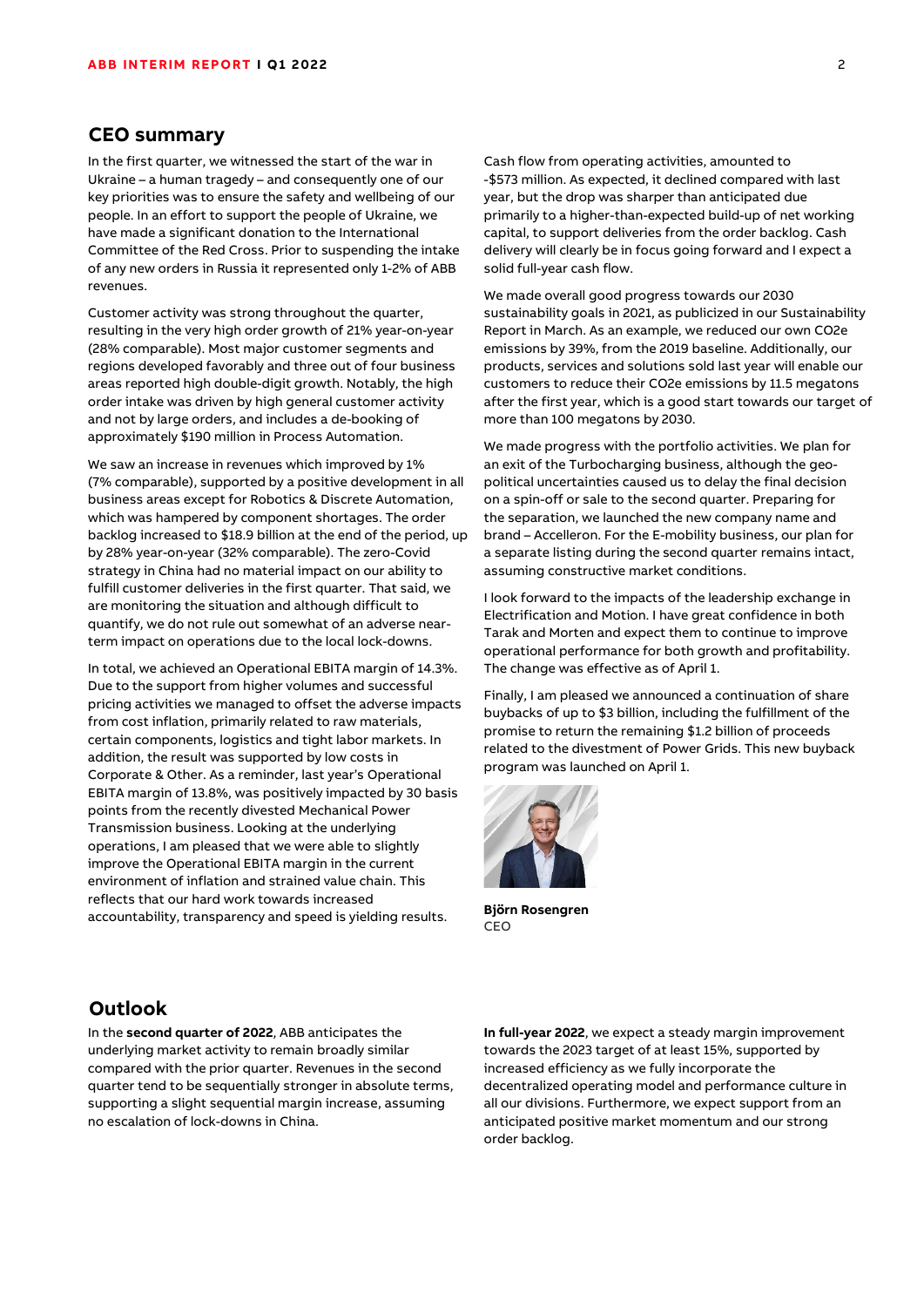## **Orders and revenues**

Business momentum in the first quarter was very strong, supported by most major customer segments. This generated a strong positive order development in all business areas, despite a smaller contribution from large orders compared with the prior year and the order debooking to the amount of \$190 million in the European region. There were no unusual order cancellations. Servicerelated orders increased by 10% (15% comparable). In total, order intake improved by 21% (28% comparable) to \$9,373 million, the highest quarterly level in recent years.

The positive development was very strong in the segments of machine building, food & beverage and in general industries as well as in the automotive segment due to broadly accelerating investments in the EV segment.

In transport and infrastructure, there was a very strong order development across the renewables and e-mobility business. The buildings segment improved in both the residential and non-residential segments. In the marine segment a positive development was noted for cruising as well as general marine & port demand. The process-related business improved across the customer segments, except for a stable development in power generation.

#### **Growth**

|                     | 01     | Q1              |
|---------------------|--------|-----------------|
| Change year-on-year | Orders | <b>Revenues</b> |
| Comparable          | 28%    | 7%              |
| <b>FX</b>           | $-4%$  | $-3%$           |
| Portfolio changes   | $-3%$  | $-3%$           |
| Total               | 21%    | 1%              |

#### **Orders by region**

| (\$ in millions,<br>unless otherwise |         |         |      | <b>CHANGE</b> |
|--------------------------------------|---------|---------|------|---------------|
| indicated)                           | Q1 2022 | O1 2021 | US\$ | Comparable    |
| Europe                               | 3.534   | 3.102   | 14%  | 24%           |
| The Americas                         | 2.897   | 2.247   | 29%  | 40%           |
| Asia, Middle East<br>and Africa      | 2.942   | 2.407   | 22%  | 24%           |
| <b>ABB Group</b>                     | 9,373   | 7,756   | 21%  | 28%           |

#### **Revenues by region**

| (\$ in millions,<br>unless otherwise |         |         |        | <b>CHANGE</b>   |
|--------------------------------------|---------|---------|--------|-----------------|
| indicated)                           | O1 2022 | O1 2021 |        | US\$ Comparable |
| Europe                               | 2,518   | 2.551   | $-1\%$ | 7%              |
| <b>The Americas</b>                  | 2.169   | 2.043   | 6%     | 15%             |
| Asia, Middle East<br>and Africa      | 2,278   | 2.307   | $-1\%$ | 0%              |
| <b>ABB Group</b>                     | 6,965   | 6.901   | 1%     | 7%              |

From a geographical perspective, orders increased by more than 20% in all three regions, on a comparable basis. Orders in Europe increased by 14% (24% comparable). Americas improved by 29% (40% comparable), supported by a stellar 33% (46% comparable) growth in the United States. In Asia, Middle East and Africa orders increased by 22% (24% comparable), with China outperforming the region as whole as it improved by 28% (26% comparable).

Compared with the fourth quarter, the level of component constraints remained broadly similar and as expected, except for a somewhat worse than anticipated development in Robotics & Discrete Automation where customer deliveries were delayed due to semiconductor shortages. The sharp revenue decline in Robotics & Discrete Automation was however more than offset by strong comparable improvements in the other business areas. ABB Group revenues increased by 1% (7% comparable) to \$6,965 million, supported by both volume growth and good pricing execution, but adversely impacted by changed exchange rates.



-12% -8%  $-4%$ 0% 4% 8% 12% 16% 5,500 6,000 6,500 7,000 7,500 8,000 2020 2021 2022 Revenues **Comparable growth %** \$ in millions

**Revenues**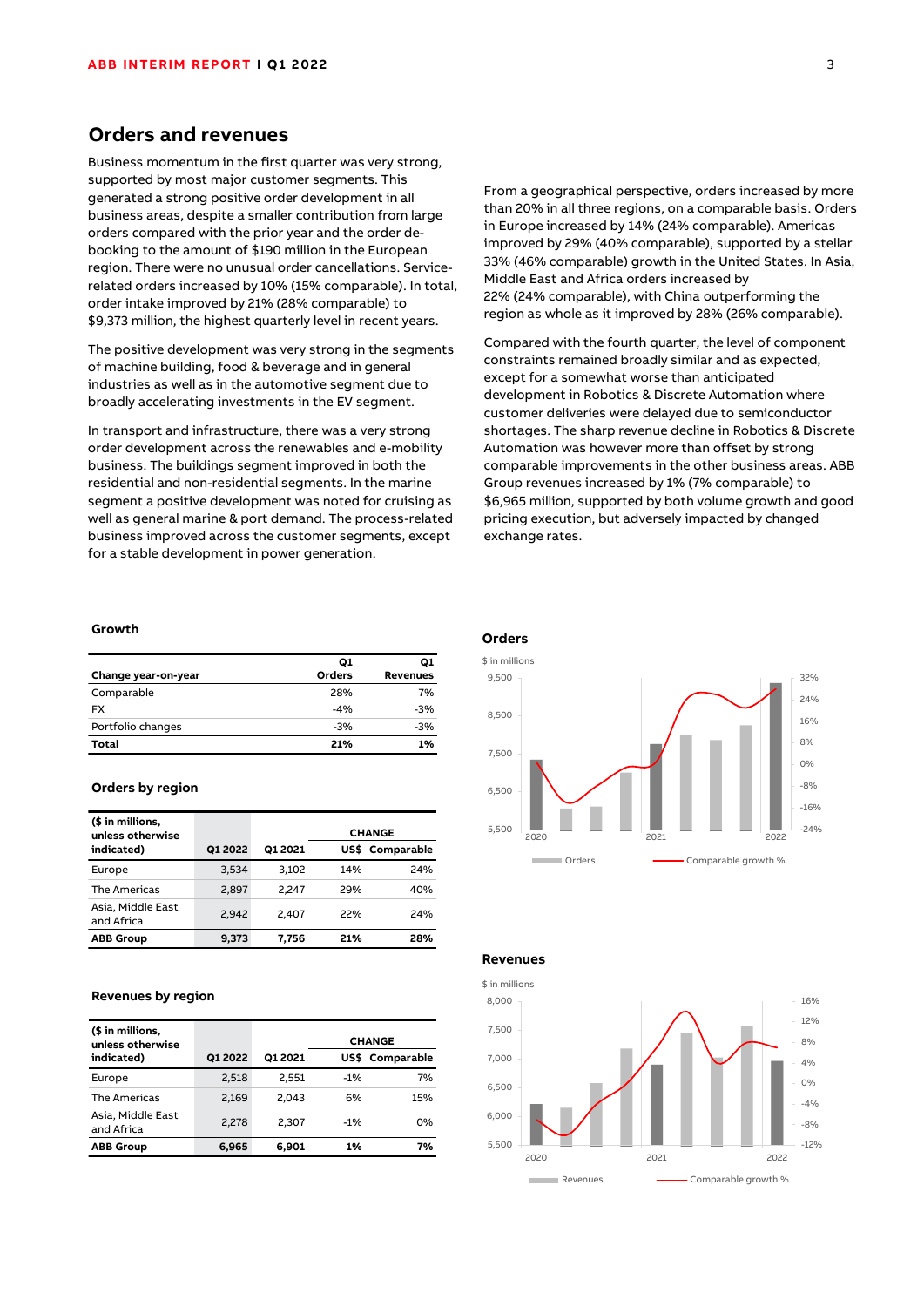## **Earnings**

## **Gross profit**

Gross margin decreased to 32.7%, a slight decline of 20 basis points year-on-year, primarily due to the divestment of Mechanical Power Transmission, but to some extent also to a decline in Robotics & Discrete Automation. Gross profit improved slightly by 1% to \$2,281 million.

#### **Income from operations**

Income from operations amounted to \$857 million, improving by \$60 million, or 8%. The improvement was mainly driven by operational performance, lower restructuring charges and changes in obligations related to divested businesses, which more than offset increased acquisition- and divestment-related costs.

#### **Operational EBITA**

Operational EBITA of \$997 million was 4% higher (8% constant currency) year-on-year, with the increased profit in Process Automation as the main driver. Profitability in both Motion and Process Automation improved, while it declined in Electrification and Robotics & Discrete Automation.

The Operational EBITA margin increased by 50 basis points to 14.3%, supported by higher profitability in operations and improved Operational EBITA in Corporate and Other, which was up by \$69 million to -\$32 million. Last year's Operational EBITA margin for the first quarter was 13.8%, positively impacted by 30 basis points from the divested Mechanical Power Transmission business.

Earnings were positively impacted by higher volumes and successful pricing activities, which combined more than offset the adverse effects from cost inflation primarily related to raw materials, certain components, logistics and tight labor market. Selling, general and administrative (SG&A) expenses decreased slightly by 2% (up 2% in constant currency), the combined impact from increased sales costs to support the high demand environment and a decrease in General & Administrative expenses.

#### **Net finance expenses**

Net finance expenses declined to \$9 million from \$44 million, primarily reflecting lower foreign exchange losses and lower interest charges on borrowings as well as a reduction in certain income tax-related risks.

#### **Income tax**

Income tax expense was \$241 million with an effective tax rate of 27.3%, including \$61 million in negative tax impacts related to the separation of E-mobility and Turbocharging businesses.

#### **Net income and earnings per share**

Net income attributable to ABB was \$604 million and increased 20% from last year, mainly due to increased earnings in continuing operations and lower net finance expenses. Consequently, basic earnings per share was \$0.31, and increased from \$0.25, year-on-year.







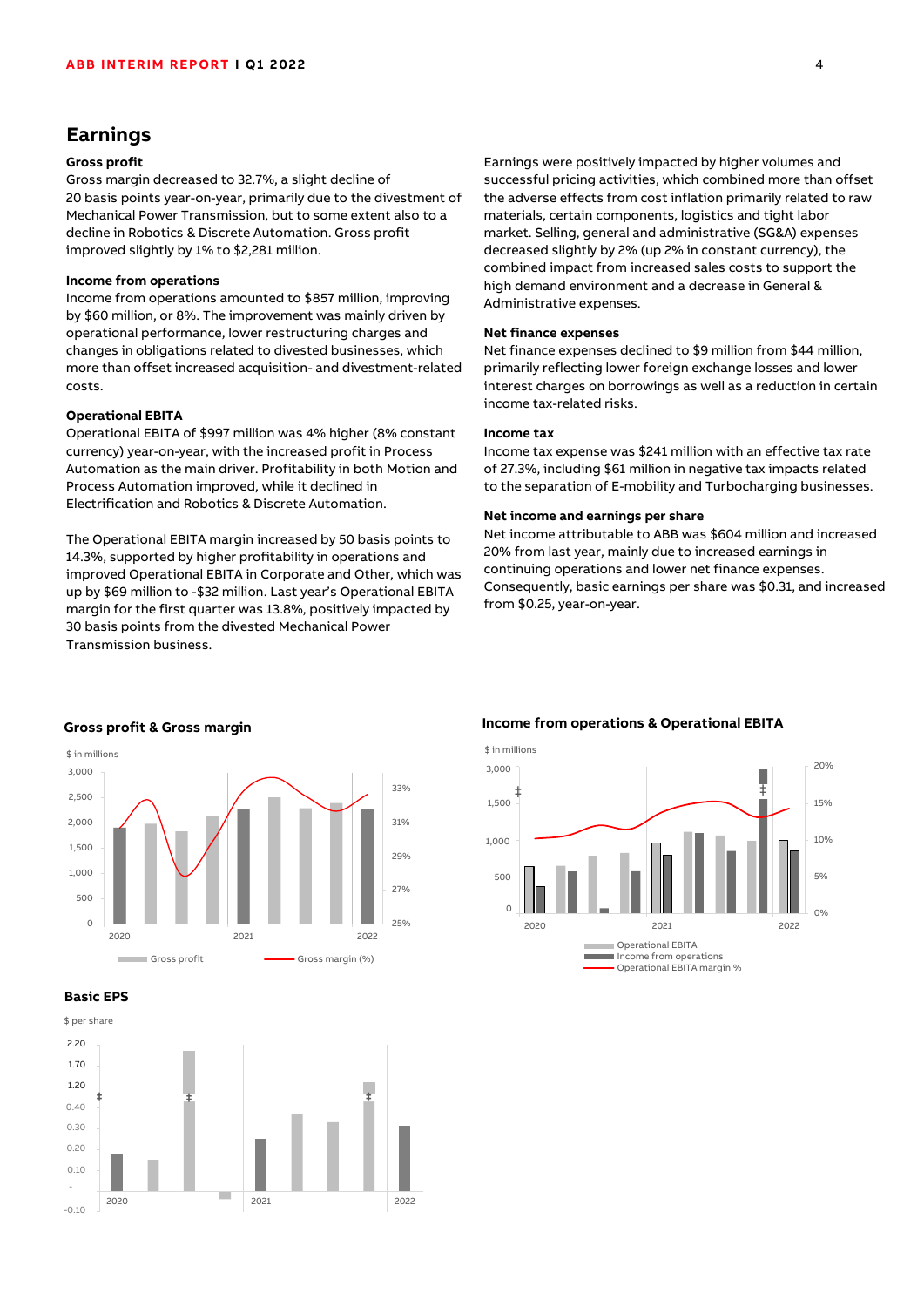## **Balance sheet & Cash flow**

#### **Net working capital**

Net working capital amounted to \$3,461 million, increasing both year-on-year from \$2,904 million and sequentially from \$2,303 million. The sequential increase was driven primarily by inventories to support future deliveries to the strong market demand, as well as receivables. Net working capital as a percentage of revenues $1$  was 12.1%.

#### **Capital expenditures**

Purchases of property, plant and equipment and intangible assets amounted to \$187 million, somewhat higher than expected driven mainly by Electrification and Motion.

#### **Net debt**

Net debt<sup>1</sup> amounted to \$2,772 million at the end of the quarter, and increased from \$1,233 million, year-on-year. Sequentially, the net cash position of \$98 million changed to a net debt position, as increased debt more than offset increased Cash & equivalents, including paid dividend.

| (\$ millions,<br>unless otherwise indicated)                | Mar. 31<br>2022 | Mar. 31<br>2021 | Dec. 31<br>2021 |
|-------------------------------------------------------------|-----------------|-----------------|-----------------|
| Short term debt and current<br>maturities of long-term debt | 3,114           | 1,336           | 1,384           |
| Long-term debt                                              | 6.171           | 5,619           | 4,177           |
| Total debt                                                  | 9,285           | 6,955           | 5,561           |
| Cash & equivalents                                          | 5,216           | 3,466           | 4,159           |
| Restricted cash - current                                   | 30              | 72              | 30              |
| Marketable securities and<br>short-term investments         | 967             | 1,884           | 1,170           |
| Restricted cash - non-current                               | 300             | 300             | 300             |
| Cash and marketable securities                              | 6,513           | 5,722           | 5,659           |
| Net debt (cash)*                                            | 2,772           | 1,233           | (98)            |
|                                                             |                 |                 |                 |
| Net debt (cash)* to EBITDA ratio                            | 0.42            | 0.4             | (0.01)          |
| Net debt (cash)* to Equity ratio                            | 0.20            | 0.09            | (0.01)          |

\* At Mar. 31, 2022, Mar. 31, 2021 and Dec. 31, 2021, net debt(cash) excludes net pension (assets)/liabilities of \$(13) million, \$684 million and \$45 million, respectively.

# -8,500  $-5,500$ -2,500 500 **Net Cash (Net Debt) position** \$ in millions

2020 2021 2022

#### **Cash flows**

Cash flow from operating activities in continuing operations was -\$564 million and declined year-on-year from \$523 million. The quarterly year-on-year decline was driven by a higher build-up of trade net working capital, mainly related to inventories to support future deliveries on the high order intake as well as receivables, but also by higher pay-out of incentives due to the strong financial performance in 2021. It also reflects approximately \$170 million of cash paid for income taxes relating to the E-mobility and Turbocharging separations. ABB expects a solid cash flow delivery in 2022.

#### **Share buyback program**

ABB launched a new share buyback program of up to \$3 billion on April 1. As part of this program, ABB intends to return to its shareholders the remaining \$1.2 billion of the \$7.8 billion of cash proceeds from the Power Grids divestment. Shares are being repurchased on the second trading line. To conclude the previous buyback program, 31,438,500 shares were repurchased in the first quarter for the amount of approximately \$1 billion. The total number of ABB Ltd's issued shares is 2,053,148,264, including those approved for cancellation at ABB's 2022 AGM.



#### **Cash flow from operating activities**

#### Free cash flow conversion to net income<sup>1</sup>, R12M

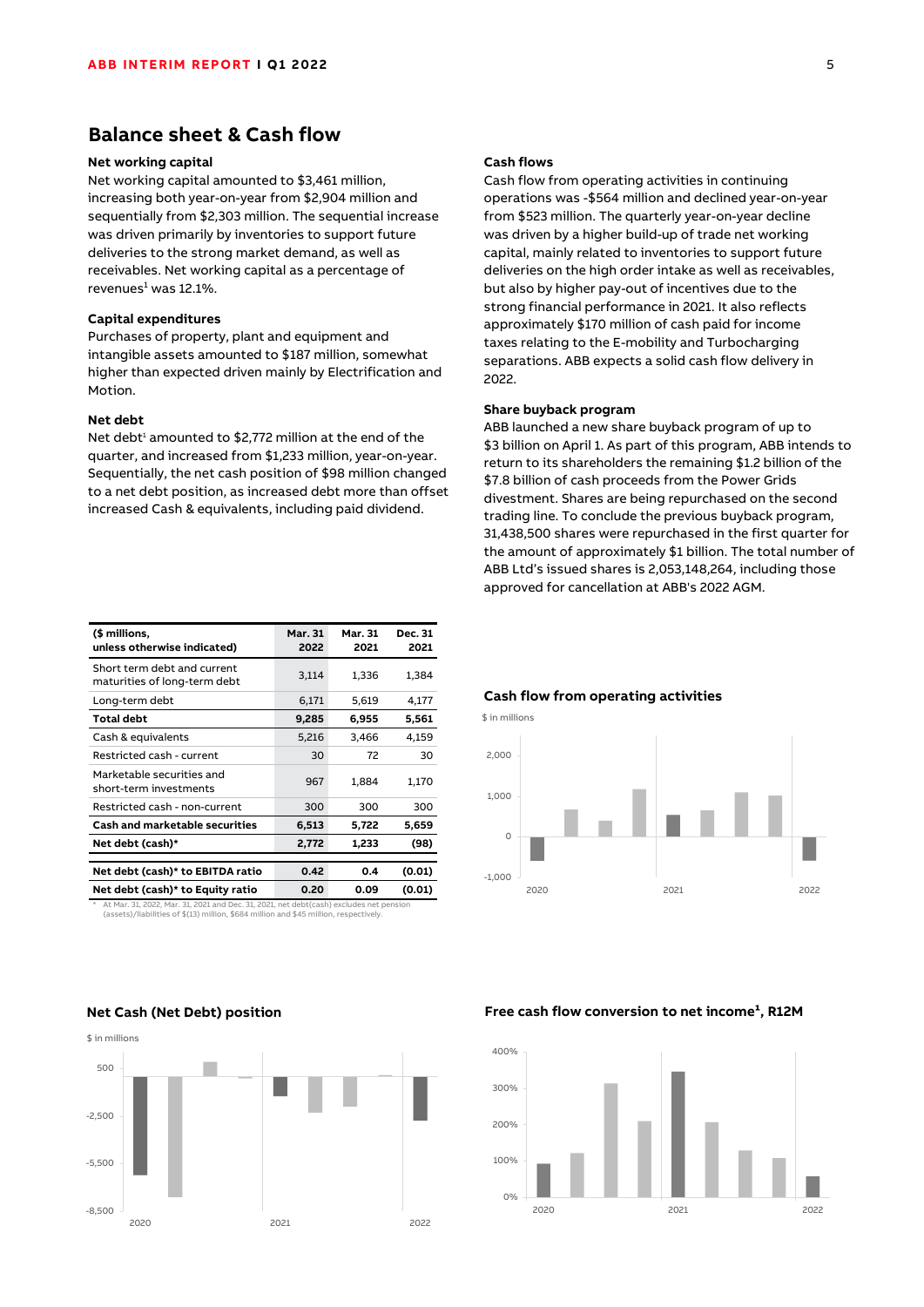## **Electrification**

**—**



#### **Orders and revenues**

Demand was very strong across all customer segments in the first quarter, resulting in an order growth of 25% (29% comparable) to \$4,397 million, the highest level in recent history. Book-to-bill was 1.3 and the order backlog extended to a record level of \$6.5 billion.

- All divisions reported double-digit order growth, including the newly established Service division. Momentum was clearly strongest in E-mobility, which more than doubled its orders.
- All customer segments contributed strongly to the high order intake.
- Orders increased at a steep double-digit growth rate of 24% (35% comparable) in Europe, and by 42% (42% comparable) in the Americas, including a 50% improvement in the United States. Asia, Middle East and Africa increased by 6% (7% comparable) supported by an 11% (9% comparable) increase in China.
- Revenues improved by 6% (10% comparable) to \$3,327 million, with strong contribution from pricing actions, although hampered by low volumes in the largest division, Distribution Solutions, where customer deliveries were adversely impacted by a tight supply chain. Double-digit growth rates were reported in both

#### **Growth**

|                     | Ο1     | O1              |
|---------------------|--------|-----------------|
| Change year-on-year | Orders | <b>Revenues</b> |
| Comparable          | 29%    | 10%             |
| <b>FX</b>           | $-4%$  | $-4%$           |
| Portfolio changes   | 0%     | 0%              |
| Total               | 25%    | 6%              |

the Americas and Europe, while Asia, Middle East and Africa improved at a mid-single digit rate.

During the quarter, a new service division was formed through internal reorganization. Transparency will improve by moving the service business mainly out of Distribution Solutions, with the aim to increase focus on its operational performance.

#### **Profit**

The Operational EBITA was \$510 million, remaining stable, while it improved by 5% in constant currency, which on higher revenues resulted in a margin decline of 80 basis points to 15.4%.

• The strained supply chain impacted the largest division, Distribution Solutions, due to its large systems sales. This and the impacts from cost inflation - mainly driven by higher raw material costs as the previous year period benefited from raw material hedges at lower price point - more than offset the benefits from higher volumes, pricing and operational efficiencies, year-on-year.

|                                           |         |         | <b>CHANGE</b> |            |
|-------------------------------------------|---------|---------|---------------|------------|
| (\$ millions, unless otherwise indicated) | Q1 2022 | Q1 2021 | US\$          | Comparable |
| Orders                                    | 4,397   | 3,531   | 25%           | 29%        |
| Order backlog                             | 6,504   | 4,699   | 38%           | 42%        |
| Revenues                                  | 3,327   | 3,140   | 6%            | 10%        |
| <b>Operational EBITA</b>                  | 510     | 511     | 0%            |            |
| as % of operational revenues              | 15.4%   | 16.2%   | $-0.8$ pts    |            |
| Cash flow from operating activities       | 39      | 319     | $-88%$        |            |
| No. of employees (FTE equiv.)             | 50.860  | 50.990  |               |            |



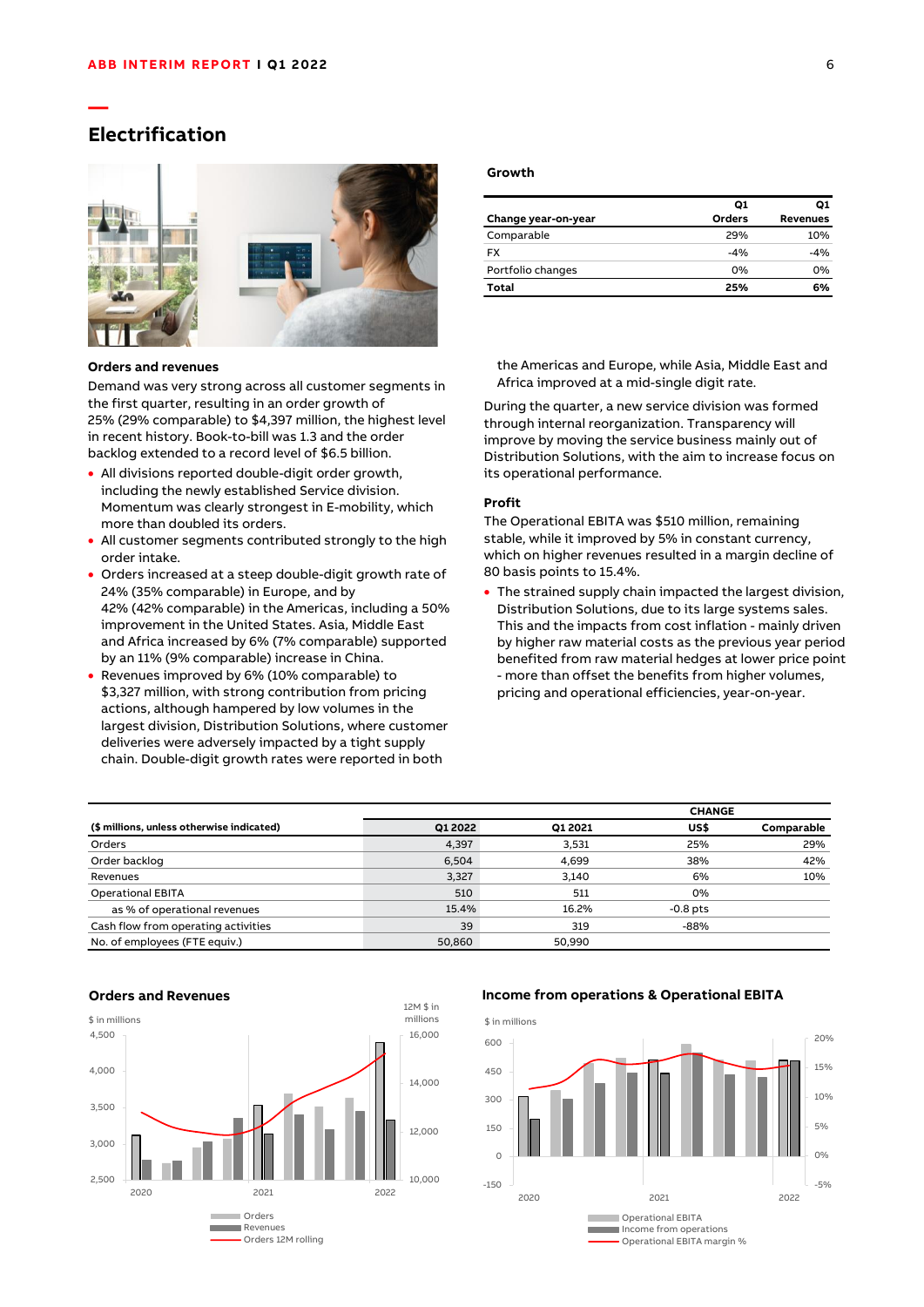## **Motion**

**—**



**Orders and revenues**

Order intake increased by 15% (32% comparable) to \$2,202 million, the highest level for several years, despite the full impact from the divestment of Mechanical Power Transmission (Dodge) as well as a smaller contribution from large orders, year-on-year.

- Customer activity was high in all segments and all divisions contributed strongly to order growth, except for Traction which faced a high comparable from last year.
- Demand was strong in all major regions. Orders increased by 18% (31% comparable) in Europe and by 27% (29% comparable) in Asia, Middle East and Africa. The Americas reported largely stable orders (up 34% comparable) mainly due to the divestment of Dodge.
- The divestment of Dodge weighed on reported revenue growth which decreased by 6% (up 9% comparable). Supply chain constraints eased somewhat sequentially, not least due to the implemented redesigns and validating of alternative

#### **Growth**

|                     | Ο1     | Ο1       |
|---------------------|--------|----------|
| Change year-on-year | Orders | Revenues |
| Comparable          | 32%    | 8%       |
| <b>FX</b>           | $-5%$  | $-4%$    |
| Portfolio changes   | $-12%$ | $-10%$   |
| Total               | 15%    | -6%      |

suppliers. Most of the divisions contributed to the comparable revenue growth.

#### **Profit**

Despite the divestment of the high margin Dodge business, the Operational EBITA margin increased by 30 basis points to 17.4%. Operational EBITA amounted to \$274 million.

- The impacts from higher volumes and strong pricing execution more than offset the adverse impacts from cost inflation, mainly related to raw materials and freight.
- The divestment of the Dodge business had an adverse impact of 90 basis points on the Operational EBITA margin, year-on-year.

|                                           |         |         | <b>CHANGE</b> |            |
|-------------------------------------------|---------|---------|---------------|------------|
| (\$ millions, unless otherwise indicated) | Q1 2022 | Q1 2021 | US\$          | Comparable |
| Orders                                    | 2,202   | 1,917   | 15%           | 32%        |
| Order backlog                             | 4,317   | 3,419   | 26%           | 32%        |
| Revenues                                  | 1.572   | 1.667   | -6%           | 9%         |
| <b>Operational EBITA</b>                  | 274     | 289     | -5%           |            |
| as % of operational revenues              | 17.4%   | 17.1%   | $+0.3$ pts    |            |
| Cash flow from operating activities       | (2)     | 324     | n.a.          |            |
| No. of employees (FTE equiv.)             | 20.330  | 20.980  |               |            |



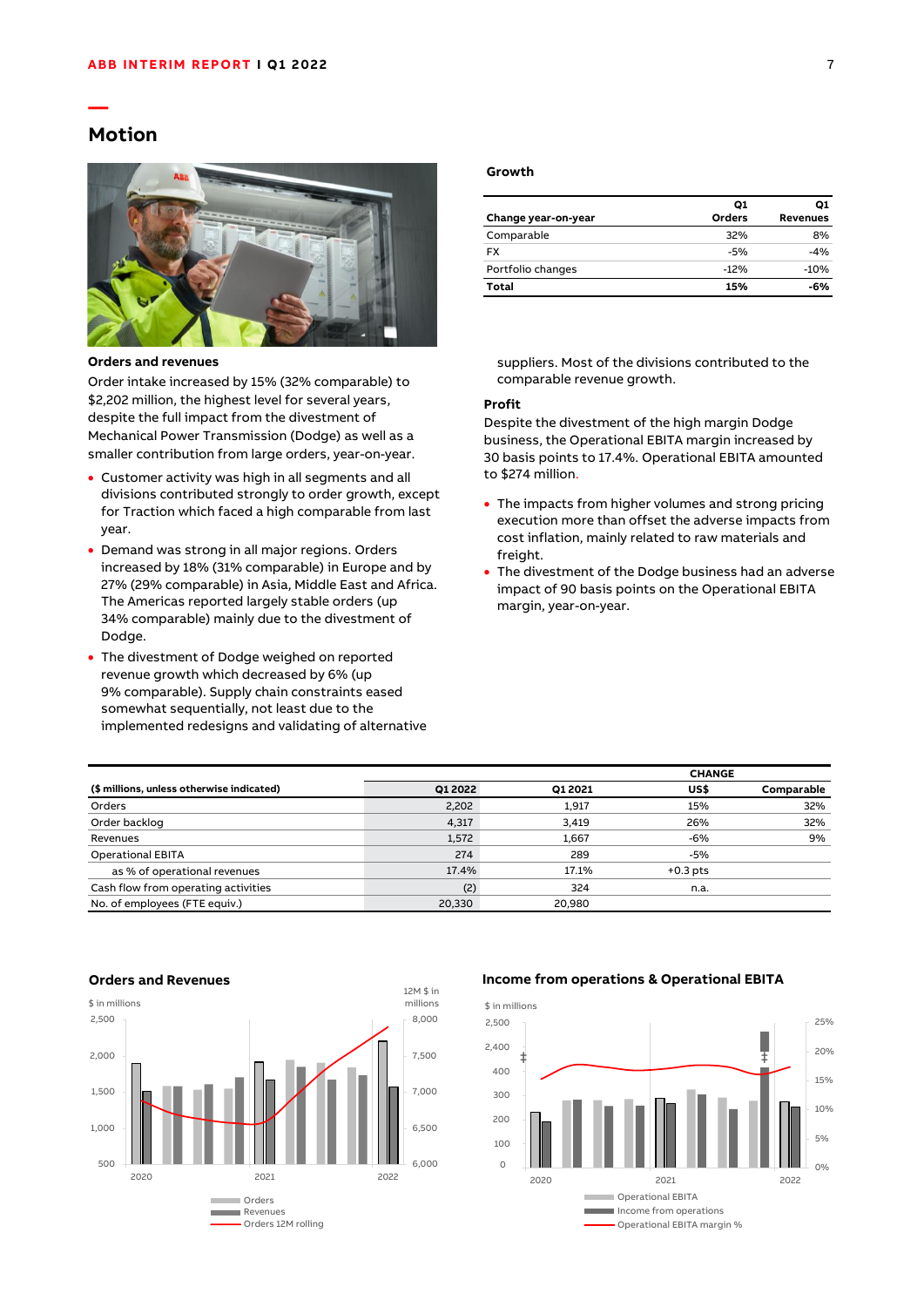## **Process Automation**

**—**



#### **Orders and revenues**

On generally strong markets, the order intake increased by 2% (6% comparable) and amounted to \$1,692 million, despite the order de-booking valued at approximately \$190 million booked in Europe.

- Demand was strong across most customer segments, with a particularly strong development in the marine and mining & metals segment. Only the power generation segment remained stable. Service orders increased by 7% (12% comparable).
- The order de-booking triggered a decline of 25% (20% comparable) in total order growth in Europe. However, steep order growth was reported in both the Americas, 22% (23% comparable) and in Asia, Middle East and Africa, 28% (31% comparable).
- Revenues increased by 7% (11% comparable), supported by a positive development in most divisions and with higher-than-expected deliveries towards the end of the quarter as the adverse impact of semi-conductor shortages were somewhat lower than anticipated.

#### **Growth**

|                     | Ο1     | Ο1              |
|---------------------|--------|-----------------|
| Change year-on-year | Orders | <b>Revenues</b> |
| Comparable          | 6%     | 11%             |
| <b>FX</b>           | $-4%$  | $-4%$           |
| Portfolio changes   | 0%     | 0%              |
| Total               | 2%     | 7%              |

## **Profit**

All divisions reported double-digit Operational EBITA margin with both earnings and profitability improvements noted in most divisions, year-on-year. In total, the business area's Operational EBITA increased by 26%, to \$196 million, and the Operational EBITA margin improved to 13.0% from 11.0%.

- The earnings and margin increases were driven by higher volumes and efficiency measures, which more than offset cost inflation mainly in freight and a slight negative divisional mix.
- Impacts on profitability from component shortages were limited in the period, although may increase as the year progresses.

|                                           |         |         | <b>CHANGE</b> |            |
|-------------------------------------------|---------|---------|---------------|------------|
| (\$ millions, unless otherwise indicated) | O1 2022 | O1 2021 | US\$          | Comparable |
| Orders                                    | 1,692   | 1,656   | 2%            | 6%         |
| Order backlog                             | 6,190   | 5.900   | 5%            | 7%         |
| Revenues                                  | 1,506   | 1.407   | 7%            | 11%        |
| <b>Operational EBITA</b>                  | 196     | 155     | 26%           |            |
| as % of operational revenues              | 13.0%   | 11.0%   | $+2$ pts      |            |
| Cash flow from operating activities       | 60      | 233     | $-74%$        |            |
| No. of employees (FTE equiv.)             | 21.920  | 22,000  |               |            |



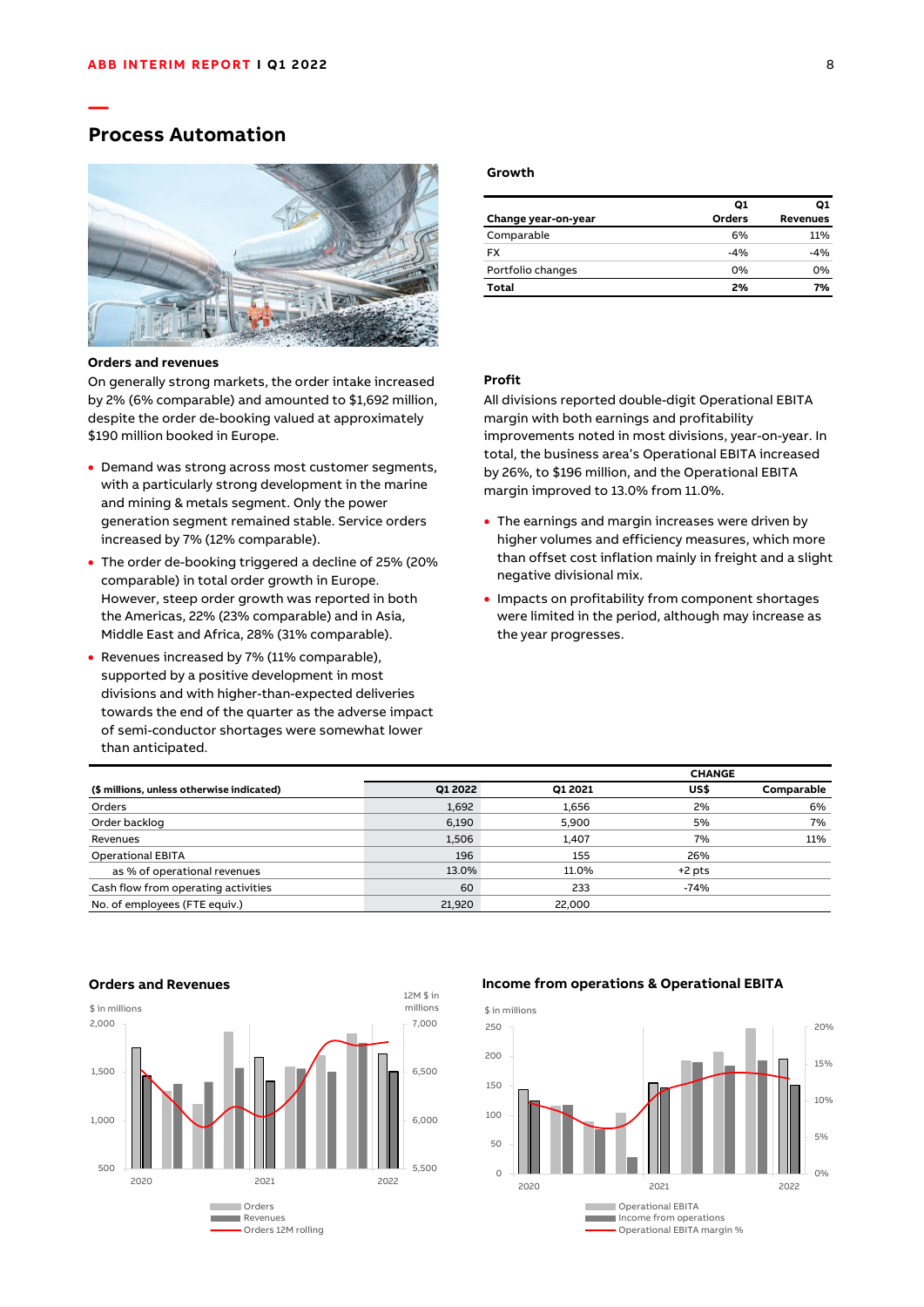## **Robotics & Discrete Automation**



#### **Orders and revenues**

**—**

Order intake reached the highest quarterly level for several years and amounted to \$1,308 million, up by 56% (60% comparable), year-on-year. Revenues on the other hand declined by 14% (12% comparable) to \$730 million, materially hampered by component shortages. Consequently, order backlog increased to the high level of \$2.5 billion, and although the supply chain is expected to remain strained, the first quarter should have marked the low point for Robotics & Discrete Automation.

- The steep order growth was driven by very strong momentum in both Robotics and Machine Automation with contribution from a strong base business as well as from large orders in Robotics. All customer segments increased at a double-digit growth rate, with particularly strong momentum in automotive – driven by EV investments in China, general industry and machine builders.
- All major regions benefited from a very strong order momentum. Europe increased by 40% (49% comparable) and the Americas close to doubled at 89% (89% comparable). Asia, Middle East and Africa improved by

#### **Growth**

|                     | Ο1            | O1              |
|---------------------|---------------|-----------------|
| Change year-on-year | <b>Orders</b> | <b>Revenues</b> |
| Comparable          | 60%           | $-12%$          |
| <b>FX</b>           | $-6%$         | $-3%$           |
| Portfolio changes   | 2%            | 1%              |
| Total               | 56%           | -14%            |

67% (66% comparable) with China growth reported at 96% (93% comparable).

• Revenues in both divisions were adversely impacted by delayed customer deliveries due to component shortages, primarily related to semi-conductors. The supply situation deteriorated somewhat sequentially. Despite the protracted delivery times, there were no cancellations. The COVID-related lock-downs in China had no significant impact in the first quarter, but some effects on the business area's operations are anticipated in the second quarter on the Shanghai manufacturing site.

#### **Profit**

Both profit and profitability declined year-on-year due to the low volumes and cost inflation linked to the tight supply chain. Operational EBITA declined by 53% with a margin deterioration of 570 basis points.

• In total, the decline in volumes triggered underabsorption of fixed costs, which combined with cost inflation related to freight and input costs more than offset the contribution from cost measures and positive price execution, year-on-year.

|                                           |         |         | <b>CHANGE</b> |            |
|-------------------------------------------|---------|---------|---------------|------------|
| (\$ millions, unless otherwise indicated) | Q1 2022 | Q1 2021 | US\$          | Comparable |
| Orders                                    | 1,308   | 841     | 56%           | 60%        |
| Order backlog                             | 2,495   | 1,362   | 83%           | 86%        |
| Revenues                                  | 730     | 853     | $-14%$        | $-12%$     |
| <b>Operational EBITA</b>                  | 49      | 105     | $-53%$        |            |
| as % of operational revenues              | 6.7%    | 12.4%   | $-5.7$ pts    |            |
| Cash flow from operating activities       | (29)    | 111     | n.a.          |            |
| No. of employees (FTE equiv.)             | 10.690  | 10.290  |               |            |



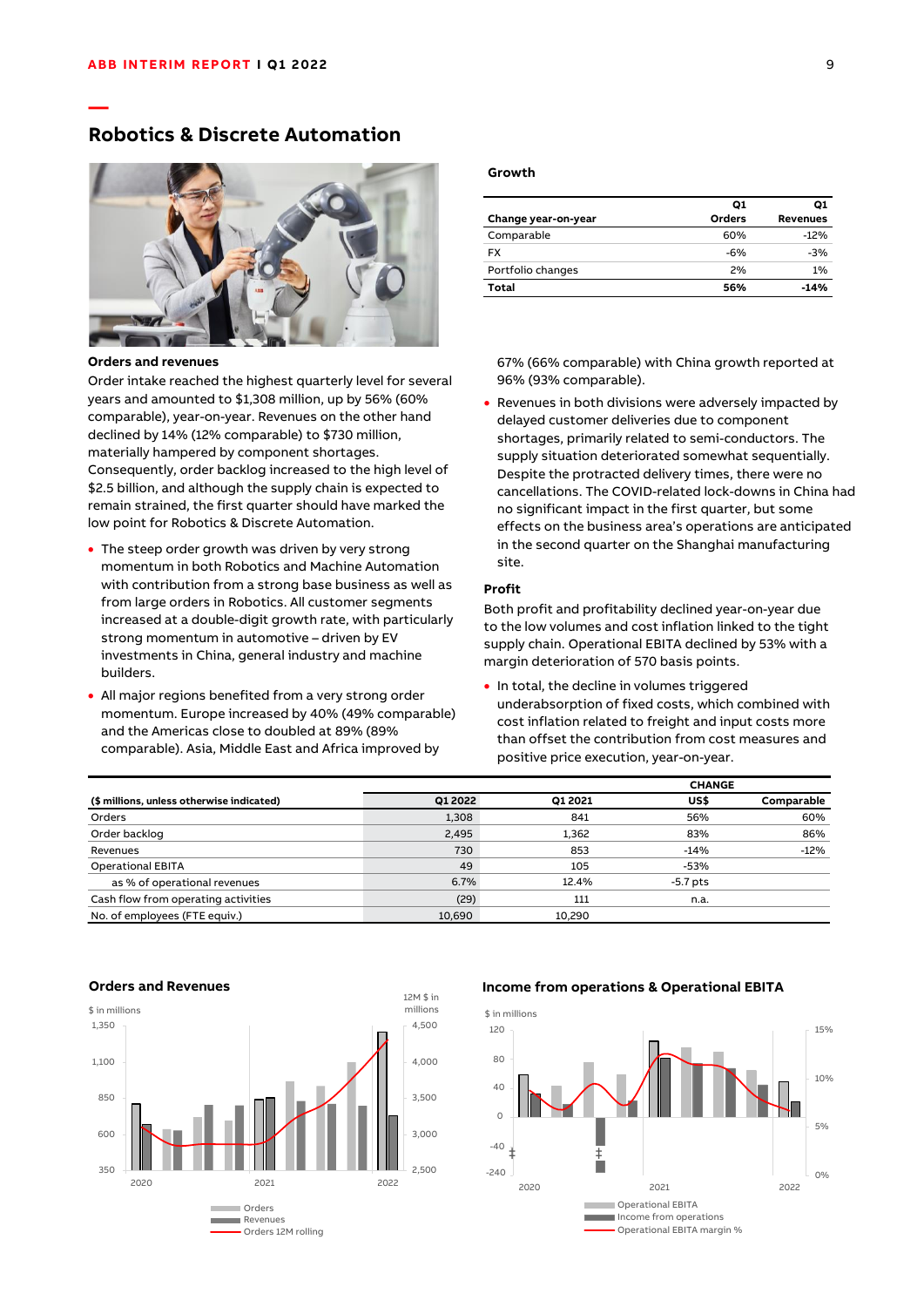## **Sustainability**

**—**



#### **Quarterly highlights**

- ABB adopted the United Nations (UN) Women's Empowerment Principles to promote gender equality and women's empowerment in the workplace, marketplace and community. As part of further promoting an inclusive culture, more than 7,500 senior managers at ABB have taken part in unconscious bias training.
- ABB released its Sustainability Report 2021, outlining the achievements of the company under the four pillars of its ambitious 2030 sustainability strategy. Notably, ABB made strong progress on its way towards reaching carbon neutrality in its own operations by 2030 as it reduced its CO2 emissions by 39 percent in 2021 vs. 2019.
- ABB has entered into an agreement with leading global transport solutions provider, Scania, to provide a comprehensive range of robotic solutions for Scania's new highly automated battery assembly plant in Sweden. The new facility will be a key milestone on Scania's journey towards the electrification of heavy vehicles.

#### **Q1 outcome**

- 27% reduction of CO₂ emissions in own operations year-onyear
- 21% year-on-year increase in LTIFR due to a slight increase in absolute lost time incidents as COVID-related restrictions loosened and less contractor hours booked for March
- 3%-points increase in number of women in senior management supported by targeted initiatives across all business areas
- ABB and Ballard Power Systems (Ballard) have joined forces in an industry-first partnership to develop highpower fuel cell concept capable of generating 3 megawatts (4,000 HP) of electrical power. The aim is to make zero-emission hydrogen fuel cell technology commercially available for larger ships.

#### **Story of the quarter**

ABB published the findings of a new global study of international business and technology leaders on industrial transformation, looking at the intersection of digitalization and sustainability. The study, "Billions of better decisions: industrial transformation's new imperative," examines the current take-up of the Industrial Internet of Things (IoT) and its potential for improving energy efficiency, lowering greenhouse gas emissions and driving change. With more than 70 percent of ABB's R&D resources dedicated to digital and software innovations, and a robust ecosystem of digital partners, including Microsoft, IBM and Ericsson, the company has established a leading presence in Industrial IoT.

|                                          | Q1 2022 | O1 2021 | <b>CHANGE</b> | <b>12M ROLLING</b> |
|------------------------------------------|---------|---------|---------------|--------------------|
| CO2e own operations emissions,           |         |         |               |                    |
| kt scope 1 and $2^1$                     | 96      | 131     | $-27%$        | 401                |
| Lost Time Injury Frequency Rate (LTIFR), |         |         |               |                    |
| frequency / 200,000 working hours        | 0.17    | 0.14    | 21%           | 0.15               |
| Share of females in senior management    |         |         |               |                    |
| positions, %                             | 16.9    | 14.3    | $+2.6$ pts    | 15.5               |

1 CO₂ equivalent emissions from site, energy use and fleet, previous quarter

#### $\Omega$ 150 300 450 600 750  $\Omega$ 50 100 150 200 2020 2021 2022 Ktons of CO2 equivalent emissions (Scope 1&2) **Scope 1&2 CO<sup>2</sup>** Ktons **Ktons, R12M**

[Ktons of CO2 equivalent emissions \(Scope 1&2\), R12M](cdm:chart:Charts:Sheet3:Inc_OpEBITA)

#### **[Lost Time Injury Frequency Rate](cdm:chart:Charts:Sheet3:Inc_OpEBITA)**

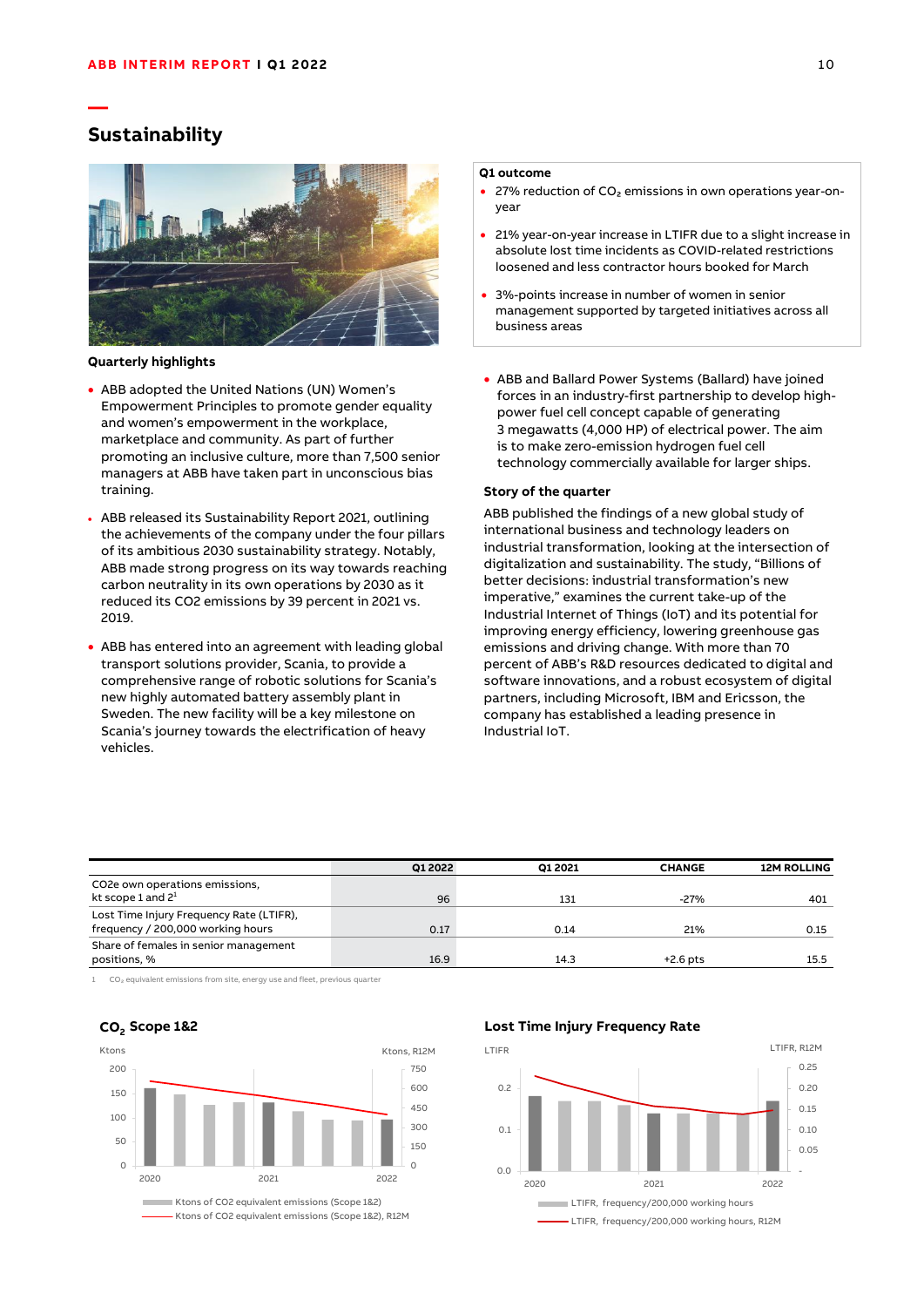## **Significant events**

### **During Q1 2022**

.

- On January 27, ABB announced that it had increased its shareholdings to approximately 60% in start-up company InCharge Energy to strengthen its E-mobility division in the North American market and expand its software and digital services offering. InCharge Energy tailors end-to-end EV charging infrastructure solutions, including the procurement, installation, operation, and maintenance of charging systems, and provides cloud-based software services for the optimization of energy management.
- On February 2, ABB announced that Andrea Antonelli was appointed General Counsel and Member of the Executive Committee, as of March 1, 2022. Furthermore, Andrea became ABB's Company Secretary on March 24, 2022, following the Annual General Meeting.
- On February 25, ABB announced changes to Business Area leadership in Executive Committee. As of April 1, 2022, Morten Wierod, who was President of Motion, became President of Electrification, while Tarak Mehta, who was President of Electrification, has become President of Motion.
- On March 24, ABB announced its plans to launch a new share buyback program of up to \$3 billion. The program was launched on April 1.
- On March 24, ABB announced that shareholders approved all proposals at the 2022 Annual General Meeting.
- On March 28, ABB announced that Karin Lepasoon had been appointed Chief Communications & Sustainability Officer and Member of the Executive Committee. Lepasoon will assume her position latest on October 1, 2022.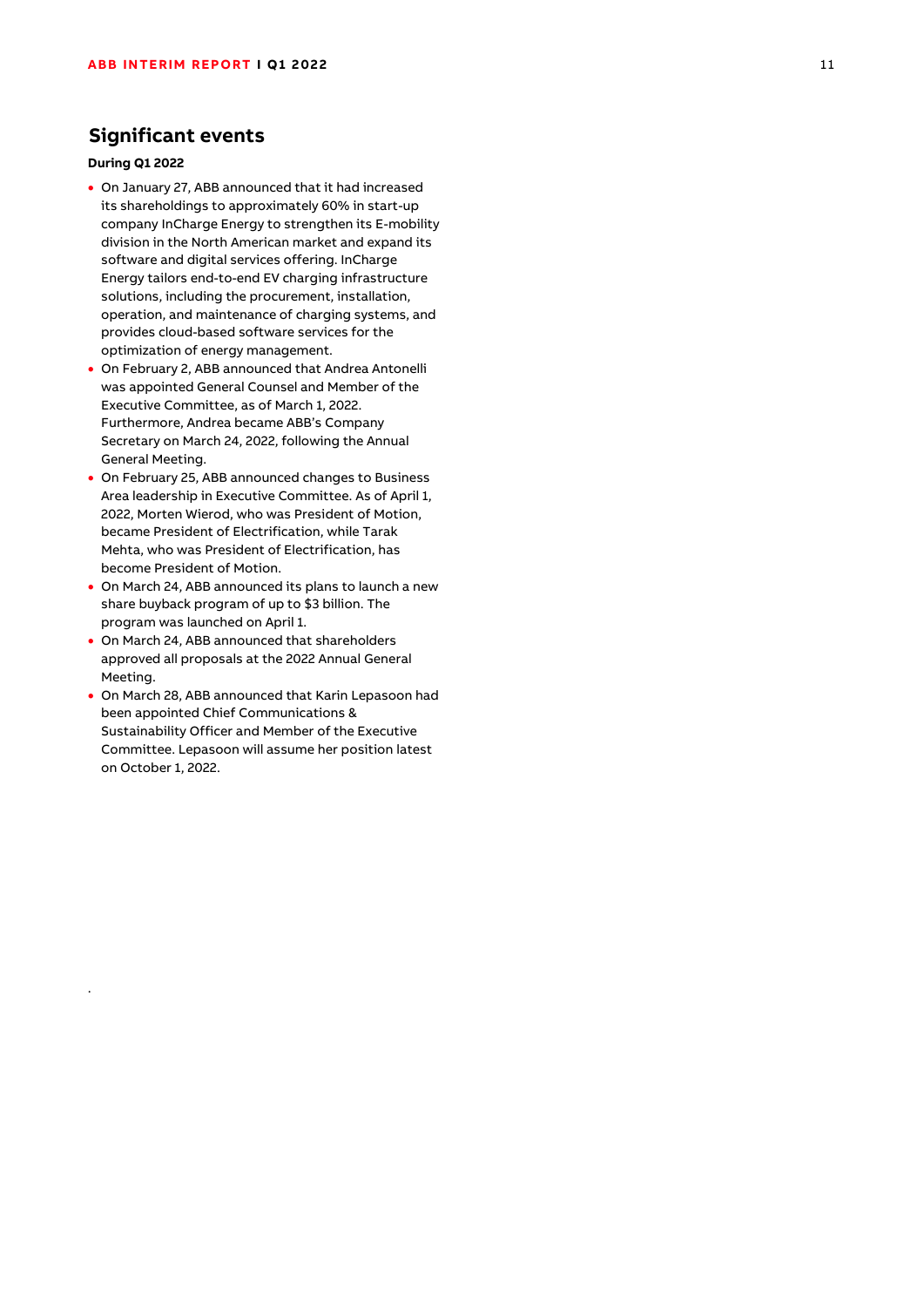# **Acquisitions and divestments, last twelve months**

| <b>Acquisitions</b>            | Company/unit                          | <b>Closing date</b> | Revenues, $$$ million <sup>1</sup> | No. of employees |
|--------------------------------|---------------------------------------|---------------------|------------------------------------|------------------|
| 2022                           |                                       |                     |                                    |                  |
| Electrification                | InCharge Energy, Inc (majority stake) | $26-$ Jan           | 16                                 | 40               |
| 2021                           |                                       |                     |                                    |                  |
| Electrification                | Enervalis (majority stake)            | 26-Apr              |                                    | 22               |
| Robotics & Discrete Automation | <b>ASTI Mobile Robotics Group</b>     | 2-Aug               | 36                                 | 300              |
| <b>Divestments</b>             | Company/unit                          | <b>Closing date</b> | Revenues, $$$ million <sup>1</sup> | No. of employees |
| 2021                           |                                       |                     |                                    |                  |
| Motion                         | <b>Mechanical Power Transmission</b>  | 1-Nov               | 645                                | 1.500            |

Note: comparable growth calculation includes acquisitions and divestments with revenues of greater than \$50 million.

1 Represents the estimated annual revenues for the period prior to the announcement of the respective acquisition/divestment.

## **Additional figures**

| <b>ABB Group</b>                                         | O1 2021 | Q2 2021 | <b>Q3 2021</b> | Q4 2021 | FY 2021 | Q1 2022 |
|----------------------------------------------------------|---------|---------|----------------|---------|---------|---------|
| EBITDA, \$ in million                                    | 1.024   | 1,324   | 1,072          | 3,191   | 6,611   | 1,067   |
| Return on Capital Employed, %                            | n.a.    | n.a.    | n.a.           | n.a.    | 14.90   | n.a.    |
| Net debt/Equity                                          | 0.09    | 0.16    | 0.13           | (0.01)  | (0.01)  | 0.20    |
| Net debt / EBITDA 12M rolling                            | 0.4     | 0.7     | 0.5            | (0.01)  | (0.01)  | 0.42    |
| Net working capital, % of 12M rolling revenues           | 10.8%   | 11.6%   | 10.2%          | 8.1%    | 8.1%    | 12.1%   |
| Earnings per share, basic, \$                            | 0.25    | 0.37    | 0.33           | 1.34    | 2.27    | 0.31    |
| Earnings per share, diluted, \$                          | 0.25    | 0.37    | 0.32           | 1.33    | 2.25    | 0.31    |
| Dividend per share, CHF                                  | n.a.    | n.a.    | n.a.           | n.a.    | 0.82    | n.a.    |
| Share price at the end of period, CHF                    | 28.56   | 31.39   | 31.39          | 34.90   | 34.90   | 30.17   |
| Share price at the end of period, \$                     | 30.47   | 33.99   | 33.36          | 38.17   | 38.17   | 32.34   |
| Number of employees (FTE equivalents)                    | 105.330 | 106.370 | 106.080        | 104.420 | 104,420 | 104,720 |
| No. of shares outstanding at end of period (in millions) | 2,024   | 2,006   | 1,993          | 1,958   | 1,958   | 1,929   |

## **Additional 2022 guidance**

| (\$ in millions, unless otherwise stated) | FY 2022 <sup>1</sup>      | Q2 2022     |
|-------------------------------------------|---------------------------|-------------|
|                                           | $\sim$ (300)              | $\sim$ (90) |
| Corporate and Other Operational costs     | from $\sim$ (330)         |             |
| Non-operating items                       |                           |             |
|                                           | ~(230)                    | ~(60)       |
| Acquisition-related amortization          | unchanged                 |             |
| Restructuring and restructuring related   | $\sim$ (130) <sup>2</sup> | $\sim$ (40) |
|                                           | from $\sim$ (150)         |             |
| Separation costs <sup>3</sup>             | ~180)                     | $\sim$ (70) |
|                                           | unchanged                 |             |
|                                           | ~150)                     | $\sim$ (40) |
| ABB Way transformation                    | unchanged                 |             |
| Certain other income and expenses         | $\sim$ (25)               | $\sim$ (5)  |
| related to PG divestment <sup>4</sup>     | from $\sim$ (20)          |             |

| (\$ in millions, unless otherwise stated) | <b>FY 2022</b>       | Q2 2022 |
|-------------------------------------------|----------------------|---------|
| <b>Net finance expenses</b>               | ~100                 | ~(30)   |
|                                           | unchanged            |         |
| Non-operational pension                   | ~140                 | ~1.35   |
| (cost) / credit                           | unchanged            |         |
| <b>Effective tax rate</b>                 | $~25\%$ <sup>5</sup> | $~27\%$ |
|                                           | unchanged            |         |
|                                           | $\sim$ (750)         | ~1000   |
| <b>Capital Expenditures</b>               | unchanged            |         |

1 Excludes one project estimated to a total of ~\$100 million, that is ongoing in the non-core business. Exact exit timing is difficult to assess due to legal proceedings etc.

2 Excludes restructuring-related expenses of ~\$200 million from the full exit of a product group within our non-core businesses expected in Q2 2022.

3 Costs relating to the announced exits and the potential E-mobility listing.

4 Excluding share of net income from JV.

5 Excluding impact of acquisitions or divestments or any significant non-operational items.